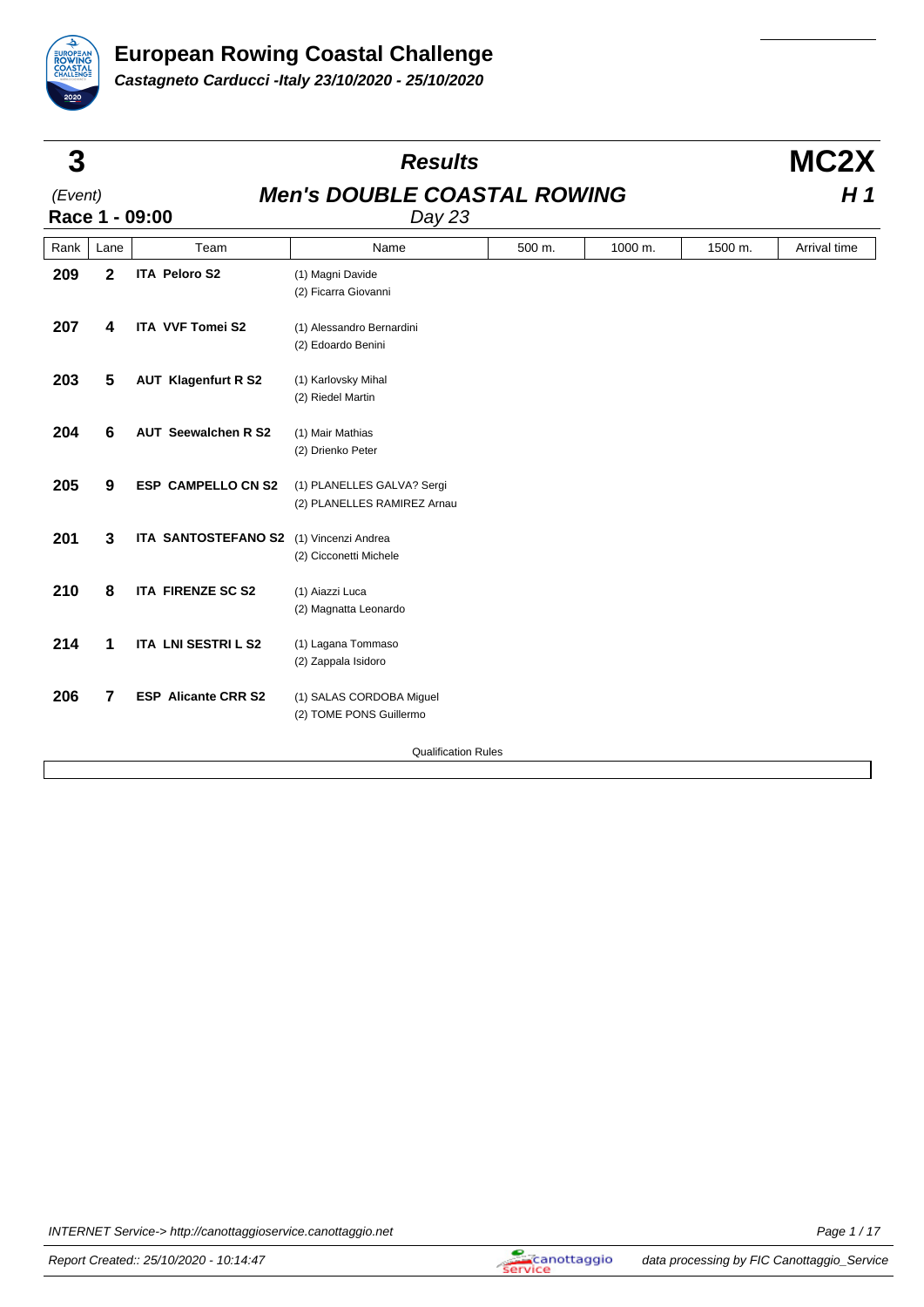

|         |              |                            | <b>Results</b>                                                                                                                                    |        |         |         | <b>WC4X</b>  |
|---------|--------------|----------------------------|---------------------------------------------------------------------------------------------------------------------------------------------------|--------|---------|---------|--------------|
| (Event) |              | Race 2 - 09:30             | <b>Women's QUADRUPLE COASTAL ROWING</b><br>Day 23                                                                                                 |        | Heat    |         |              |
| Rank    | Lane         | Team                       | Name                                                                                                                                              | 500 m. | 1000 m. | 1500 m. | Arrival time |
| 408     | 4            | <b>ITA DLF CHIUSI S2</b>   | (1) Sacco Chiara<br>(2) Niola Carlotta<br>(3) Giraldi Martina<br>(4) Ardissone Marta<br>(9) Gallizioli Maurizio                                   |        |         |         |              |
| 413     | $\mathbf{2}$ | <b>ITA MOLTEDO S2</b>      | (1) Maddalo Elena<br>(2) Frattoni Martina<br>(3) Medone Maria Teresa<br>(4) Ghigliotti Simona<br>(9) Broccati Angelo                              |        |         |         |              |
| 406     | 6            | <b>ITA MOLTRASIO S2</b>    | (1) Barelli Marta<br>(2) Agyemang Nadine<br>(3) Passini Arianna<br>(4) Mondelli Elisa<br>(9) Clerici Giulia                                       |        |         |         |              |
| 402     | 3            | <b>ITA SATURNIA CC S2</b>  | (1) secoli Sofia<br>(2) dorci Alice<br>(3) zerboni Maria Elena<br>(4) millo Beatrice<br>(9) gioia Alice                                           |        |         |         |              |
| 405     | 5            | ESP Malaga Med. S2         | (1) Ruiz Casermeiro Berta<br>(2) Martin Iborra Raquel<br>(3) de las Heras Jambrino Marta<br>(4) de Miguel Gomez Celia<br>(9) Gonzalez Gil Carlota |        |         |         |              |
| 403     | 1            | <b>ESP Alicante CRR S2</b> | (1) ALONSO DE CASO MEIER Paola<br>(2) ANTON RUIOZ Sofia<br>(3) Navarro Blasco Ana<br>(4) BELDA BORJA Violeta<br>(9) LOPEZ GOMEZ Sergio            |        |         |         |              |
|         |              |                            | <b>Qualification Rules</b>                                                                                                                        |        |         |         |              |
|         |              |                            |                                                                                                                                                   |        |         |         |              |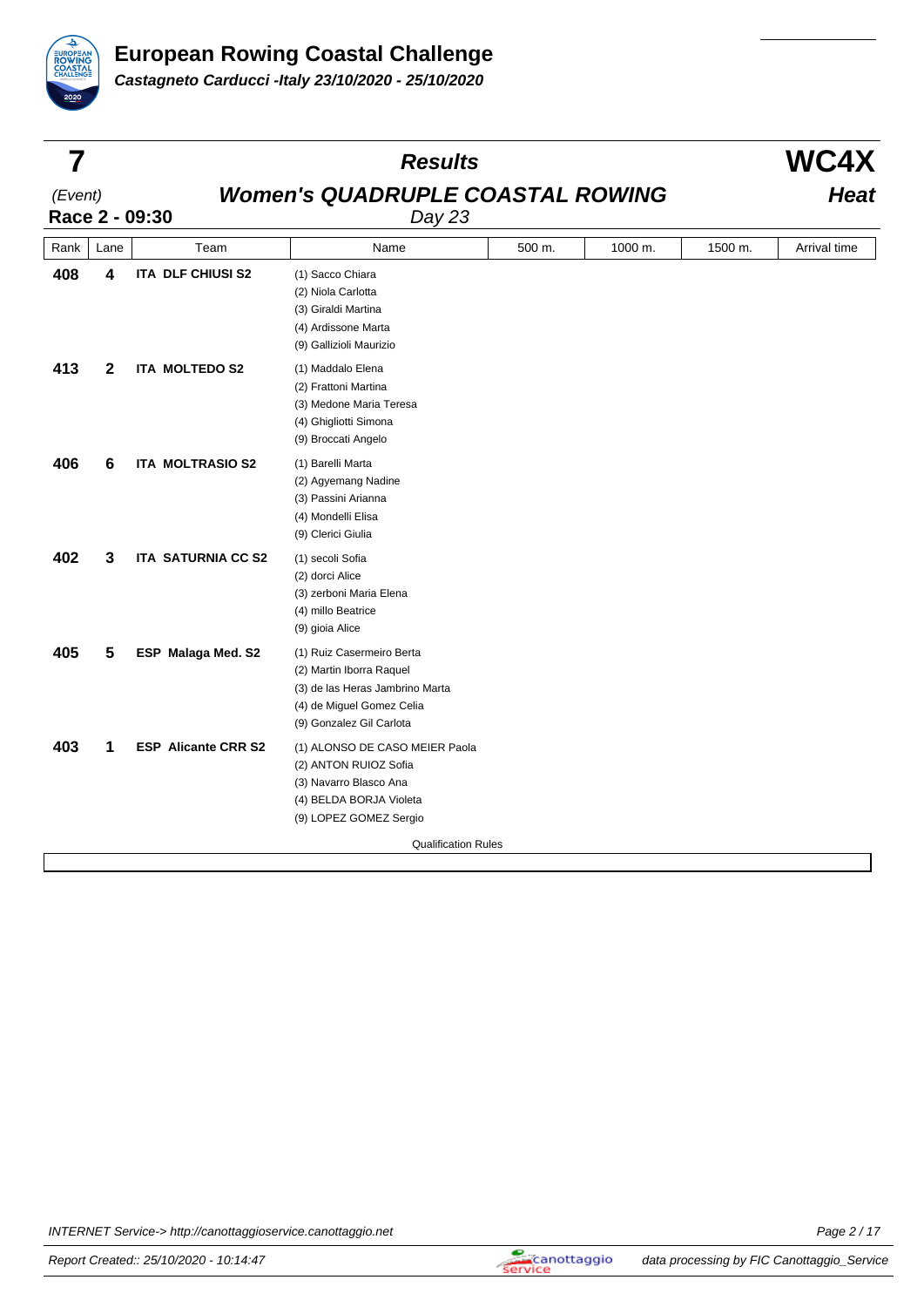

| $\mathbf 2$ |                |                            | <b>Results</b>                                 |        |         |         | WC1X         |
|-------------|----------------|----------------------------|------------------------------------------------|--------|---------|---------|--------------|
| (Event)     |                | Race 3 - 10:00             | <b>Women's SINGLE COASTAL ROWING</b><br>Day 23 |        |         |         | <b>Heat</b>  |
| Rank        | Lane           | Team                       | Name                                           | 500 m. | 1000 m. | 1500 m. | Arrival time |
| 108         | $\mathbf 2$    | <b>SWE Helsingborgs S2</b> | (1) Berg Maria                                 |        |         |         |              |
| 101         | $\overline{7}$ | <b>AUT Korneuburg S2</b>   | (1) Halama Chiara                              |        |         |         |              |
| 110         | 1              | <b>UKR Concorde Cap S2</b> | (1) Dymchenko Diana                            |        |         |         |              |
| 103         | 8              | CZE CZE S2                 | (1) Novotnikova Radka                          |        |         |         |              |
| 107         | 6              | SUI Erlenbach RD S2        | (1) K?hn Lina                                  |        |         |         |              |
| 109         | 5              | <b>ESP CAMPELLO CN S2</b>  | (1) PURCAREA DAMIAN Maria<br>Angeles           |        |         |         |              |
| 102         | 4              | SUI 2 Erlenbach RD S2      | (1) Boller Franziska                           |        |         |         |              |
|             |                |                            | <b>Qualification Rules</b>                     |        |         |         |              |
|             |                |                            |                                                |        |         |         |              |

INTERNET Service-> http://canottaggioservice.canottaggio.net Page 3/17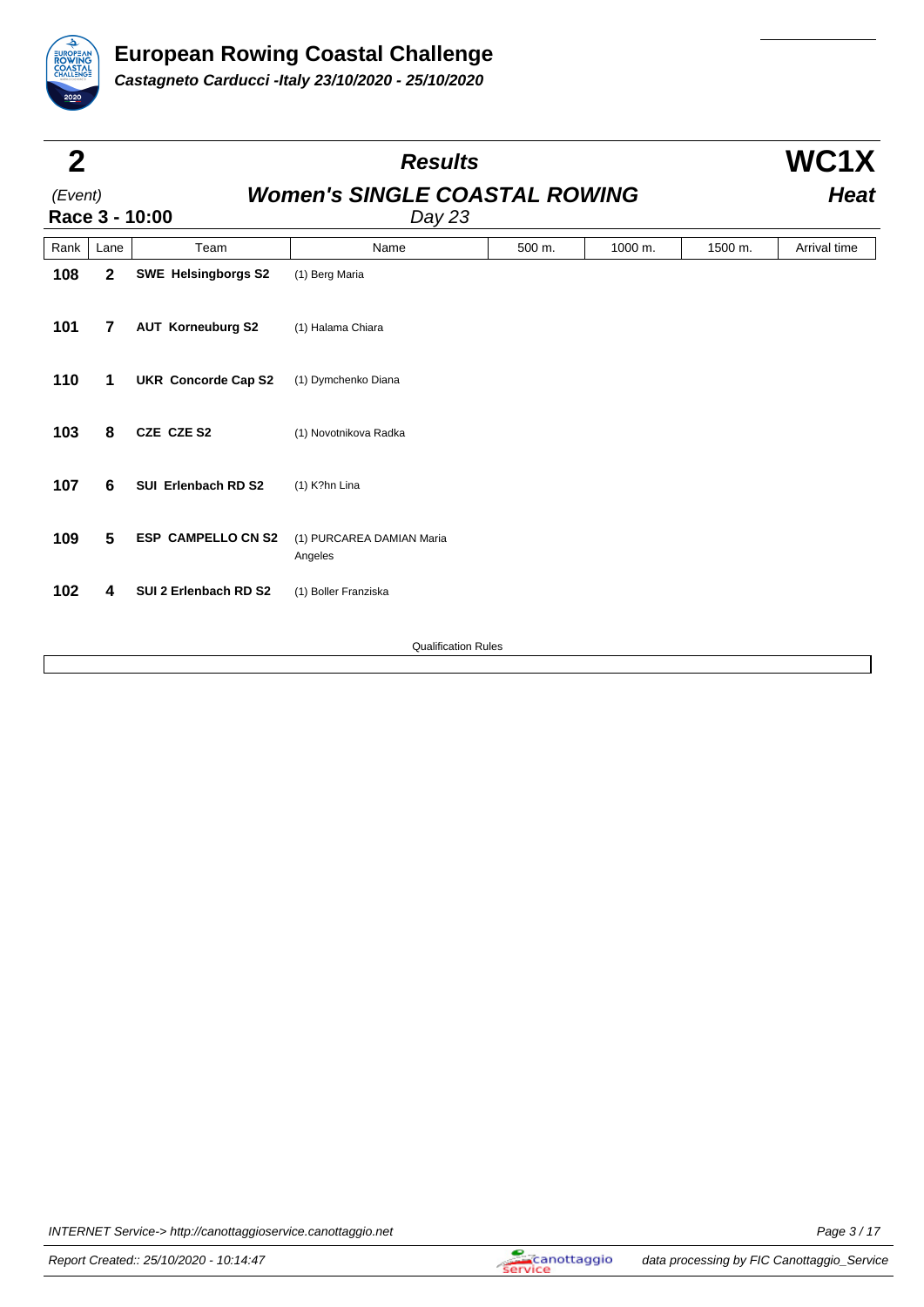

| 3       |                          |                            | <b>Results</b>                                       |        |         |         | MC2X           |
|---------|--------------------------|----------------------------|------------------------------------------------------|--------|---------|---------|----------------|
| (Event) |                          | Race 4 - 10:30             | <b>Men's DOUBLE COASTAL ROWING</b><br>Day 23         |        |         |         | H <sub>2</sub> |
| Rank    | Lane                     | Team                       | Name                                                 | 500 m. | 1000 m. | 1500 m. | Arrival time   |
| 210     | 8                        | <b>UKR Concorde Cap S2</b> | (1) Ivanov Yurii<br>(2) Gryn Sergii                  |        |         |         |                |
| 202     | 4                        | <b>AUT Staw Ruderve S2</b> | (1) Sigl Wolfgang<br>(2) Suchak Juri                 |        |         |         |                |
| 206     | 1                        | <b>ITA ROWING GE S2</b>    | (1) Loconsole Gabriele<br>(2) Farinini Marco         |        |         |         |                |
| 205     | 6                        | <b>ESP</b> Malaga Med. S2  | (1) Luque Lara Juan Jesus<br>(2) Ferrer Marin Rafael |        |         |         |                |
| 201     | $\mathbf{2}$             | POL Warsaw RC S2           | (1) Sakowski Artur<br>(2) Fulara Filip               |        |         |         |                |
| 209     | $5\phantom{1}$           | ITA POSILLIPO CN S2        | (1) De Falco Riccardo<br>(2) Taddei Paolo            |        |         |         |                |
| 203     | 3                        | ESP Torrevieja S2          | (1) Martin Domingo Ander<br>(2) Garcia Aleix         |        |         |         |                |
| 204     | $\overline{\phantom{a}}$ | <b>GBR Tyrian Club S2</b>  | (1) Kent Joshua<br>(2) Langstone Toby                |        |         |         |                |
|         |                          |                            | <b>Qualification Rules</b>                           |        |         |         |                |
|         |                          |                            |                                                      |        |         |         |                |

INTERNET Service-> http://canottaggioservice.canottaggio.net Page 4 / 17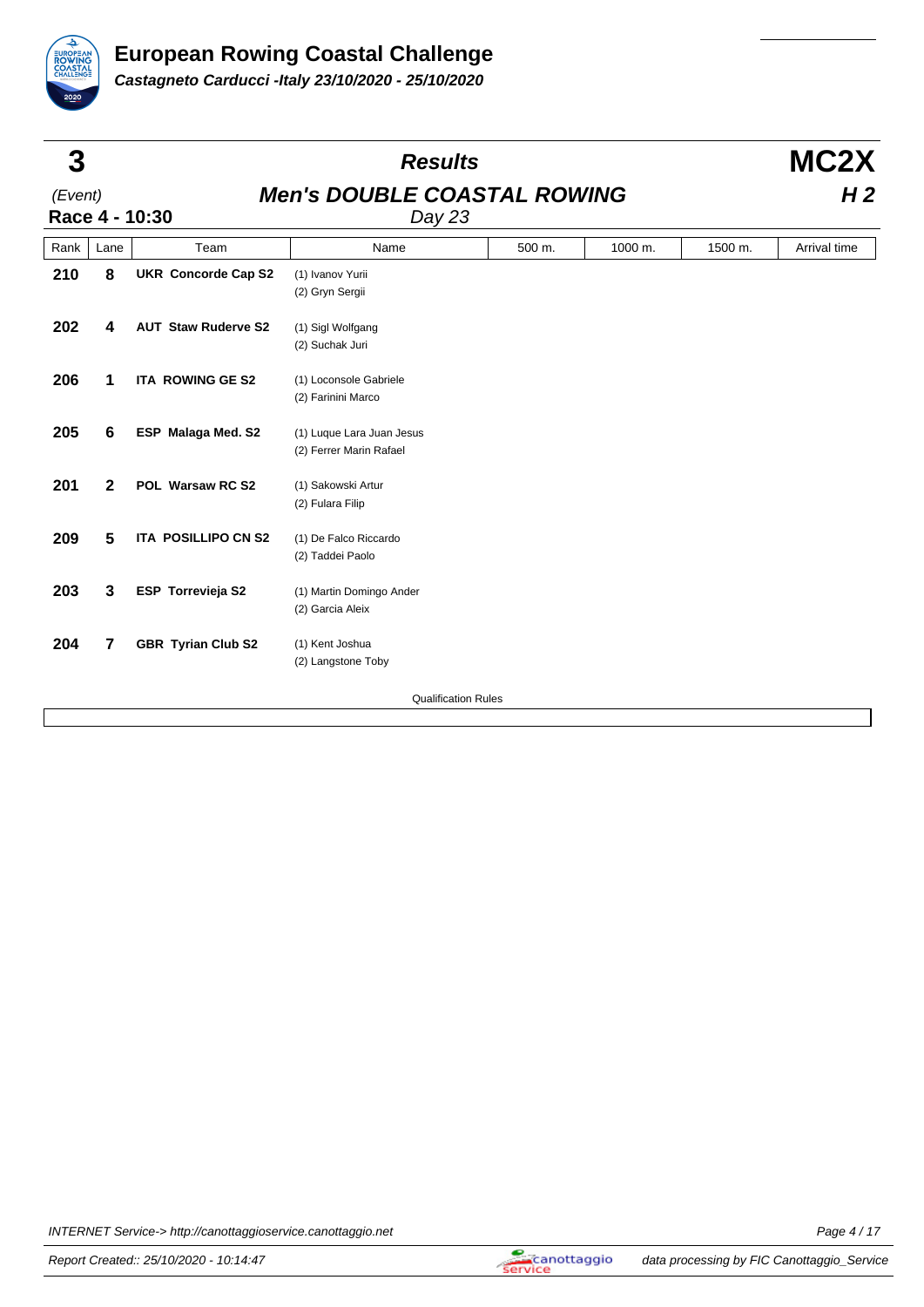

| 6       |                         |                                                                   | <b>Results</b>                                                                                                                          |        |         |         | MC4X         |  |  |
|---------|-------------------------|-------------------------------------------------------------------|-----------------------------------------------------------------------------------------------------------------------------------------|--------|---------|---------|--------------|--|--|
| (Event) |                         | <b>Men's QUADRUPLE COASTAL ROWING</b><br>Race 5 - 11:00<br>Day 23 |                                                                                                                                         |        |         |         |              |  |  |
| Rank    | Lane                    | Team                                                              | Name                                                                                                                                    | 500 m. | 1000 m. | 1500 m. | Arrival time |  |  |
| 410     | $\overline{\mathbf{r}}$ | ITA ROWING GE S2                                                  | (1) Costa Giacomo<br>(2) Casaccia Gibelli Giorgio<br>(3) Garibaldi Federico<br>(4) Marchetti Edoardo<br>(9) Calder Alessandro           |        |         |         |              |  |  |
| 401     | 1                       | <b>ITA SATURNIA CC S2</b>                                         | (1) marsi Federico<br>(2) secoli Enrico<br>(3) ferrio Gustavo<br>(4) giurgevich Luca<br>(9) gioia Alice                                 |        |         |         |              |  |  |
| 407     | 8                       | <b>ROU ROU S2</b>                                                 | (1) Agafitei Vasile<br>(2) Carpea Cosmin<br>(3) Mihalescu Costel<br>(4) Cojocaru Cristian<br>(9) Stefan Florin                          |        |         |         |              |  |  |
| 404     | 6                       | <b>GBR Tyrian Club</b>                                            | (1) De Las Casas Guillermo<br>(2) Clarke Charles<br>(3) Polleri Francesco<br>(4) Boomer Patrick<br>(9) Senna Simone                     |        |         |         |              |  |  |
| 413     | 3                       | ITA MOLTEDO S2                                                    | (1) Gardella Mirko<br>(2) Maddaloni Thomas<br>(3) Riccardo Altemani<br>(4) Cappannelli Giacomo<br>(9) Broccati Angelo                   |        |         |         |              |  |  |
| 412     | $\mathbf{2}$            | <b>ITA LIVORNESI S2</b>                                           | (1) Alessandro Toni Alessandro<br>(2) Alessandro Zago<br>(3) Davide Del Tongo<br>(4) Francesco Ferrini Francesco<br>(9) Segnini Silvia  |        |         |         |              |  |  |
| 409     | 4                       | <b>ITA Brindisi Row S2</b>                                        | (1) Tucci Fabrizio<br>(2) Cornelio Narcisi<br>(3) Francesco Aprile<br>(4) Vincenzo Gorgoni<br>(9) Quistelli Benedetto                   |        |         |         |              |  |  |
| 405     | 5                       | ESP Malaga Med. S2                                                | (1) Ferrer Marin Rafael<br>(2) Ramirez Diaz Mario<br>(3) Luque Lara Juan Jesus<br>(4) Ferrer Marin Adolfo<br>(9) Martinez Moreno Rafael |        |         |         |              |  |  |
|         |                         |                                                                   | <b>Qualification Rules</b>                                                                                                              |        |         |         |              |  |  |

INTERNET Service-> http://canottaggioservice.canottaggio.net Page 5 / 17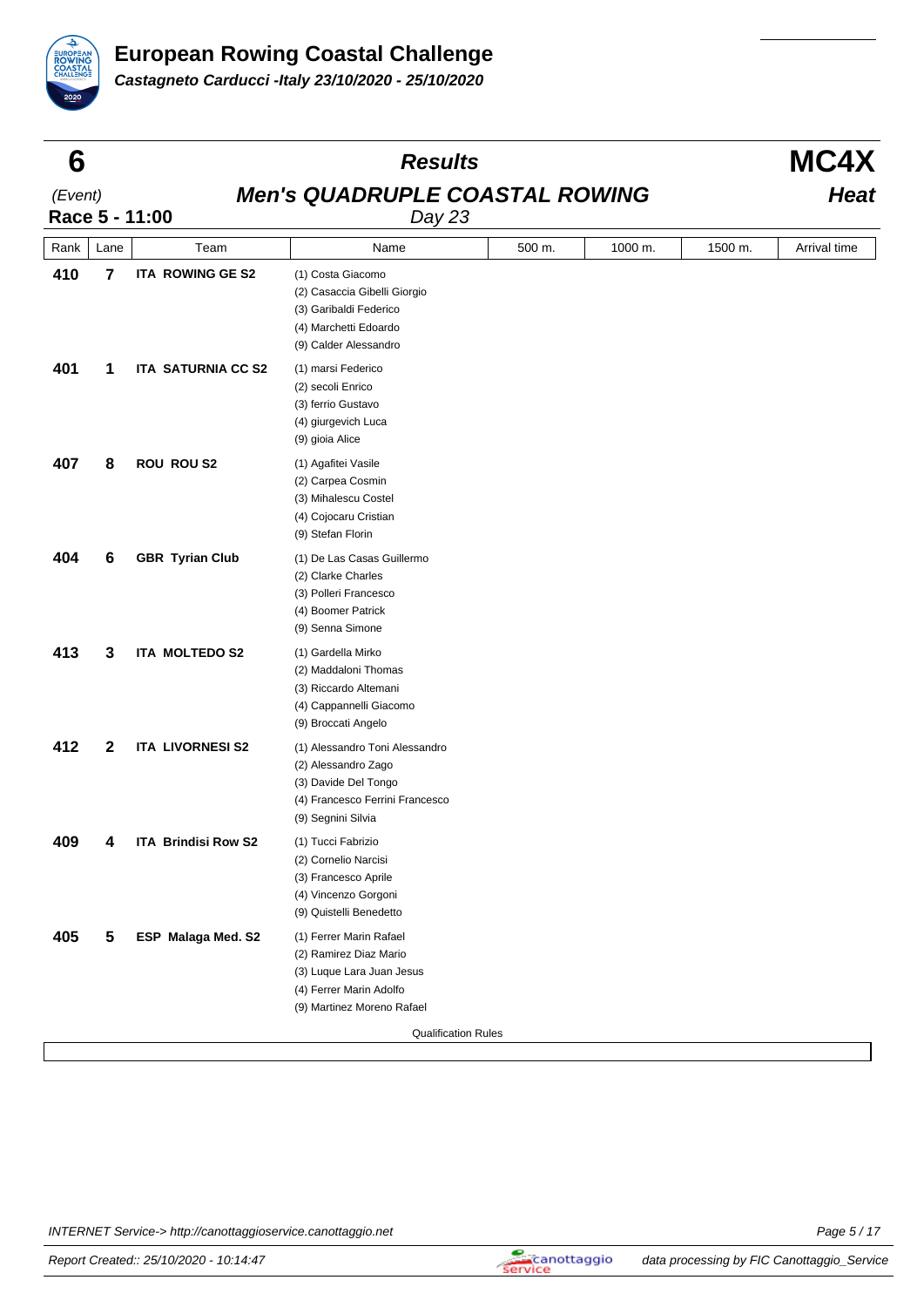

| 1       |                |                                         | <b>Results</b>                               |        |         |         | MC1X         |  |
|---------|----------------|-----------------------------------------|----------------------------------------------|--------|---------|---------|--------------|--|
| (Event) |                | Race 6 - 11:30                          | <b>Men's SINGLE COASTAL ROWING</b><br>Day 23 |        |         |         | H1           |  |
| Rank    | Lane           | Team                                    | Name                                         | 500 m. | 1000 m. | 1500 m. | Arrival time |  |
| 108     | $\mathbf{3}$   | <b>SWE Helsingborgs S2</b>              | (1) Berg Peter                               |        |         |         |              |  |
| 102     | 5              | POL AWF Warszawa S2                     | (1) Zawojski Maciej                          |        |         |         |              |  |
| 109     | 1              | <b>ISR DANIEL RC S2</b>                 | (1) Fridman Dani                             |        |         |         |              |  |
| 107     | $\mathbf{2}$   | <b>ITA ICHNUSA CA S2</b>                | (1) Pusinelli Roberto                        |        |         |         |              |  |
| 105     | $\overline{7}$ | <b>ITA PADOVA SC S2</b>                 | (1) Martini Simone                           |        |         |         |              |  |
| 104     | 6              | GBR Tyrian Club S2                      | (1) Boomer Patrick                           |        |         |         |              |  |
| 111     | 8              | SUI Erlenbach RD S2                     | (1) Raschle Yannik                           |        |         |         |              |  |
| 106     | 10             | ITA VVF Tomei S2                        | (1) Mariotti Leandro                         |        |         |         |              |  |
| 101     | 4              | IRL Portmagee RC S2                     | (1) Hussey David                             |        |         |         |              |  |
| 103     | 9              | ITA AZZURROPORTO S2 (1) Valerio Tamagni |                                              |        |         |         |              |  |

Qualification Rules

INTERNET Service-> http://canottaggioservice.canottaggio.net Page 6 / 17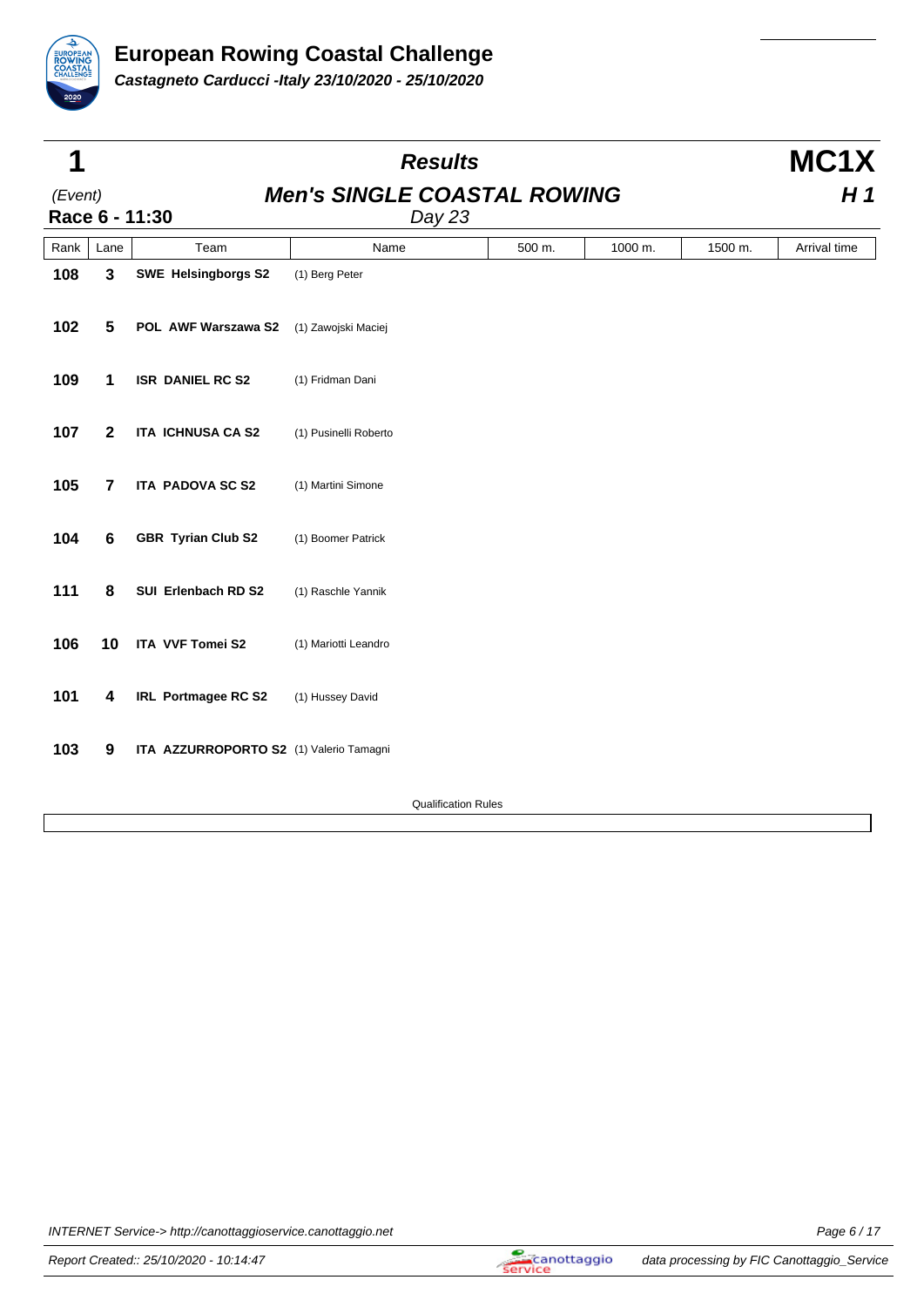

| 4       |      |                              | <b>Results</b>                                           |        |         |         | WC2X         |  |
|---------|------|------------------------------|----------------------------------------------------------|--------|---------|---------|--------------|--|
| (Event) |      | Race 7 - 12:00               | <b>Women's DOUBLE COASTAL ROWING</b><br>Day 23           |        |         |         |              |  |
| Rank    | Lane | Team                         | Name                                                     | 500 m. | 1000 m. | 1500 m. | Arrival time |  |
| 211     | 2    | <b>ITA TELIMAR S2</b>        | (1) Lama Violante<br>(2) Armeli Elena Joana              |        |         |         |              |  |
| 207     | 5    | <b>ESP CAMPELLO CN S2</b>    | (1) CASANOVA CALPENA Ainoha<br>(2) FELIPE GARCIA Nadia   |        |         |         |              |  |
| 205     | 7    | <b>ESP Malaga Med. S2</b>    | (1) Gonzalez Gil Carlota<br>(2) Diaz Moreno Teresa       |        |         |         |              |  |
| 202     | 1    | ITA DLF CHIUSI S2            | (1) Sacco Chiara<br>(2) Ardissone Marta                  |        |         |         |              |  |
| 214     | 6    | ITA LNI SESTRI L S2          | (1) Solinas Chiara<br>(2) Ballero Anna                   |        |         |         |              |  |
| 209     | 3    | <b>ITA Peloro S2</b>         | (1) Calabro Flavia<br>(2) Condurso Maria                 |        |         |         |              |  |
| 212     | 4    | <b>ROU ROU S2</b>            | (1) Morosanu Andrada-maria<br>(2) Cires Patricia         |        |         |         |              |  |
| 206     | 8    | <b>ESP Alicante CRR S2</b>   | (1) ALONSO DE CASO MEIER Paola<br>(2) Navarro Blasco Ana |        |         |         |              |  |
| 203     | 9    | <b>ESP 2 Alicante CRR S2</b> | (1) CALIXTO GOMIS Andrea<br>(2) CRESPO GARCIA Alba       |        |         |         |              |  |
|         |      |                              | <b>Qualification Rules</b>                               |        |         |         |              |  |

INTERNET Service-> http://canottaggioservice.canottaggio.net Page 7 / 17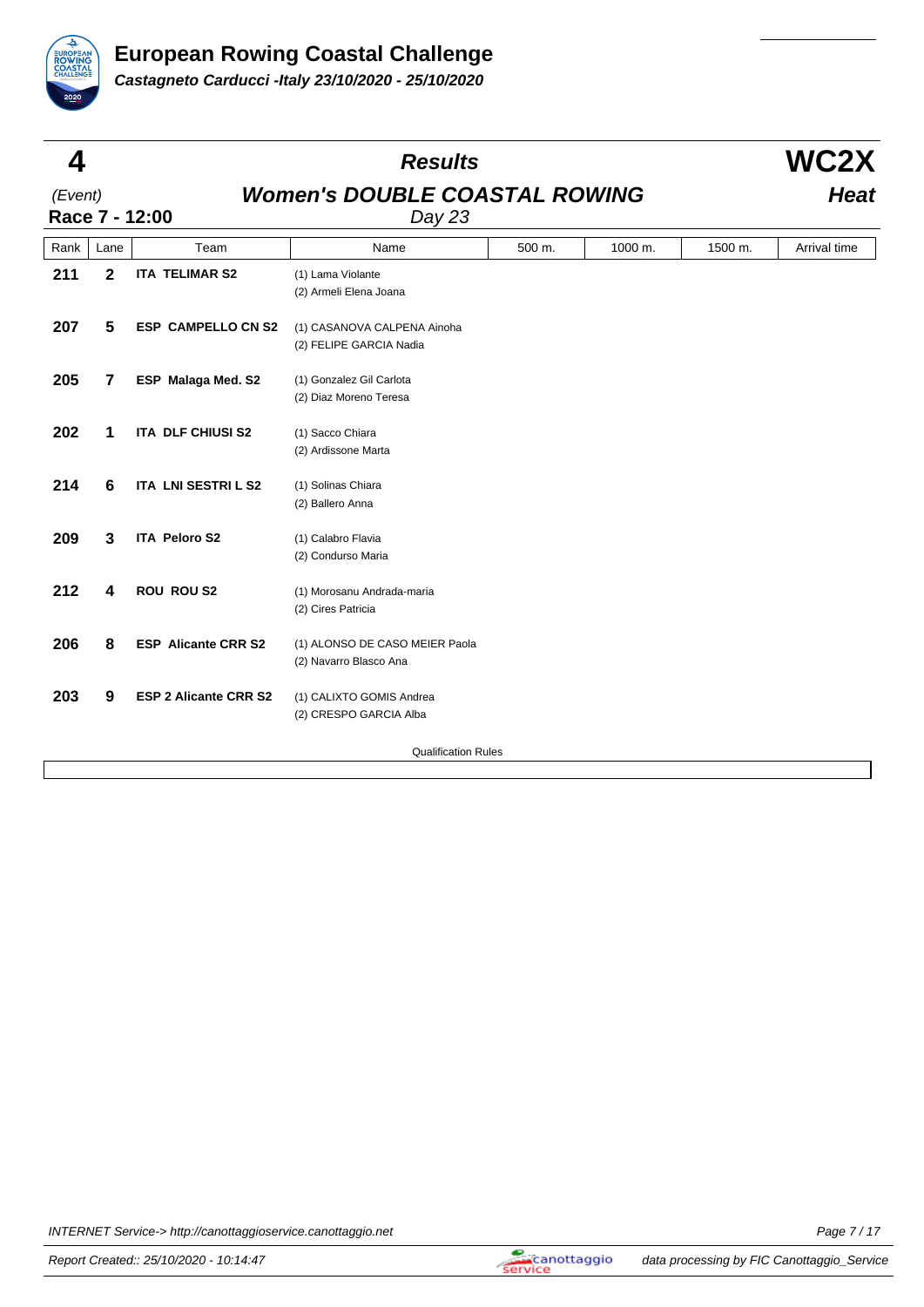

| 5       |              |                            | <b>Results</b>                                       |        |         |                | MixC2X       |  |
|---------|--------------|----------------------------|------------------------------------------------------|--------|---------|----------------|--------------|--|
| (Event) |              | Race 8 - 13:30             | <b>Mix DOUBLE COASTAL ROWING</b><br>Day 23           |        |         | H <sub>1</sub> |              |  |
| Rank    | Lane         | Team                       | Name                                                 | 500 m. | 1000 m. | 1500 m.        | Arrival time |  |
| 210     | 1            | <b>UKR Concorde Cap S2</b> | (1) Gryn Sergii<br>(2) Dymchenko Diana               |        |         |                |              |  |
| 203     | 3            | <b>ITA PULLINO SN S2</b>   | (1) Serafino Andrea<br>(2) Molinaro Federica         |        |         |                |              |  |
| 206     | 6            | <b>ITA 2 ICHNUSA CA S2</b> | (1) Dino Gabriele Di<br>(2) Caussin Battaglia Coline |        |         |                |              |  |
| 208     | $\mathbf{2}$ | <b>IRL DonegalBay R S2</b> | (1) Keaney Luke<br>(2) Temple Rosemary               |        |         |                |              |  |
| 207     | 4            | <b>ITA VVF Tomei S2</b>    | (1) Martelli Mauro<br>(2) Diletta Vallery            |        |         |                |              |  |
| 201     | 5            | <b>ESP Alicante CRR S2</b> | (1) Domingo Ander Martin<br>(2) Navarro Blasco Ana   |        |         |                |              |  |
| 202     | 7            | <b>ITA PADOVA SC S2</b>    | (1) Patelli Alessandra<br>(2) Martini Simone         |        |         |                |              |  |
|         |              |                            | <b>Qualification Rules</b>                           |        |         |                |              |  |
|         |              |                            |                                                      |        |         |                |              |  |

INTERNET Service-> http://canottaggioservice.canottaggio.net Page 8/17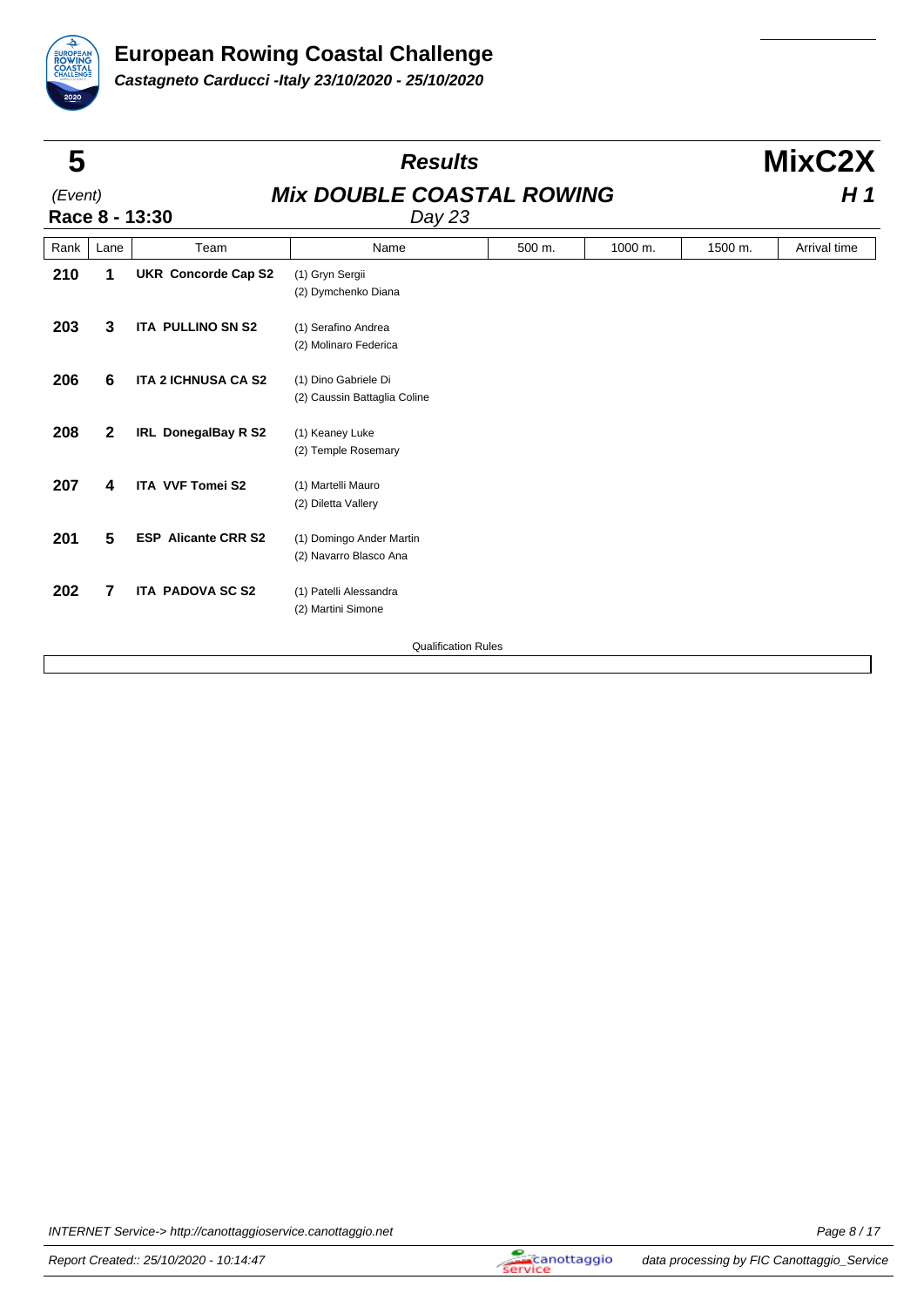

| 1       |                |                                         | <b>Results</b>                               |        |         |         | MC1X           |  |
|---------|----------------|-----------------------------------------|----------------------------------------------|--------|---------|---------|----------------|--|
| (Event) |                | Race 9 - 14:00                          | <b>Men's SINGLE COASTAL ROWING</b><br>Day 23 |        |         |         | H <sub>2</sub> |  |
| Rank    | Lane           | Team                                    | Name                                         | 500 m. | 1000 m. | 1500 m. | Arrival time   |  |
| 104     | 4              | <b>ESP SANTA POLA C S2</b>              | (1) Miramon Quiroga Adrian                   |        |         |         |                |  |
| 110     | 1              | ESP Malaga Med. S2                      | (1) Cotilla Ramon Gomez                      |        |         |         |                |  |
| 109     | 9              | <b>UKR Concorde Cap S2</b>              | (1) Kachanov Andrii                          |        |         |         |                |  |
| 105     | $\mathbf{2}$   | CZE CZE S2                              | (1) Fleissner Jan                            |        |         |         |                |  |
| 102     | 3              | <b>ITA PULLINO SN S2</b>                | (1) Dionis Gabriele                          |        |         |         |                |  |
| 106     | 8              | <b>GER Wiking Berli S2</b>              | (1) Andreesen Till                           |        |         |         |                |  |
| 114     | 6              | ITA MOLTEDO S2                          | (1) Figari Giambattista                      |        |         |         |                |  |
| 103     | $\overline{7}$ | ITA 2 AZZURROPORTO S2(1) Gemelli Pietro |                                              |        |         |         |                |  |
|         |                |                                         | <b>Qualification Rules</b>                   |        |         |         |                |  |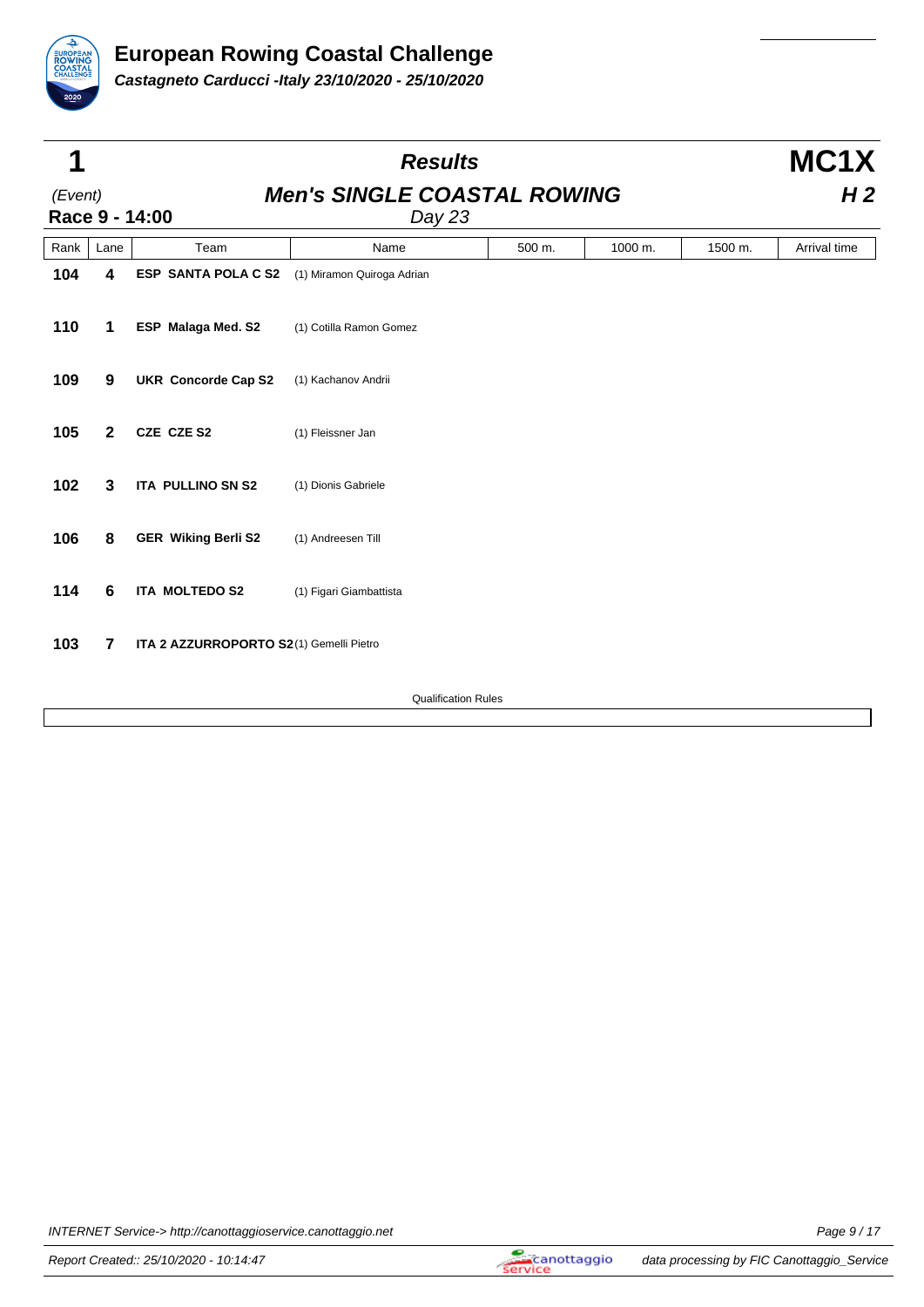

| 5           |              |                            | <b>Results</b>                                    |        |         |                | MixC2X                   |  |
|-------------|--------------|----------------------------|---------------------------------------------------|--------|---------|----------------|--------------------------|--|
| (Event)     |              | Race 10 - 14:40            | <b>Mix DOUBLE COASTAL ROWING</b><br>Day 23        |        |         | H <sub>2</sub> |                          |  |
| Rank        | Lane         | Team                       | Name                                              | 500 m. | 1000 m. | 1500 m.        | Arrival time             |  |
| 1           | 3            | <b>ESP</b> Malaga Med. S2  | (1) Diaz Moreno Teresa<br>(2) Cotilla Ramon Gomez |        |         |                | 27:33:41 1               |  |
| $\mathbf 2$ | 1            | <b>AUT Staw Ruderve S2</b> | (1) Wiesinger Leopold<br>(2) Stanivuk Jovana      |        |         |                | 28:06:51 2<br>$+0:33:10$ |  |
| 3           | 6            | <b>ITA ROWING GE S2</b>    | (1) Cozzarini Annalisa<br>(2) Panteca Sebastiano  |        |         |                | 28:33:91 3<br>$+1:00:50$ |  |
| 4           | 5            | <b>ITA ICHNUSA CA S2</b>   | (1) Demuro Francesco<br>(2) Pischedda Martina     |        |         |                | 32:02:35 4<br>$+4:28:94$ |  |
| 5           | 4            | <b>ITA FIRENZE SC S2</b>   | (1) Bartoli Sara<br>(2) Dini Federico             |        |         |                | 32:52:85 5<br>$+5:19:44$ |  |
| 6           | 7            | <b>SLO BLED</b>            | (1) Cop Ruby<br>(2) Kravchuk Semen                |        |         |                | 34:31:99 6<br>$+6:58:58$ |  |
| <b>DNF</b>  | $\mathbf{2}$ | <b>CZE</b> Pardubice S2    | (1) V?gner Marek<br>(2) Pr?hodov? Katerina        |        |         |                |                          |  |
|             |              |                            | <b>Qualification Rules</b>                        |        |         |                |                          |  |
|             |              |                            |                                                   |        |         |                |                          |  |

INTERNET Service-> http://canottaggioservice.canottaggio.net example of the example of the Page 10 / 17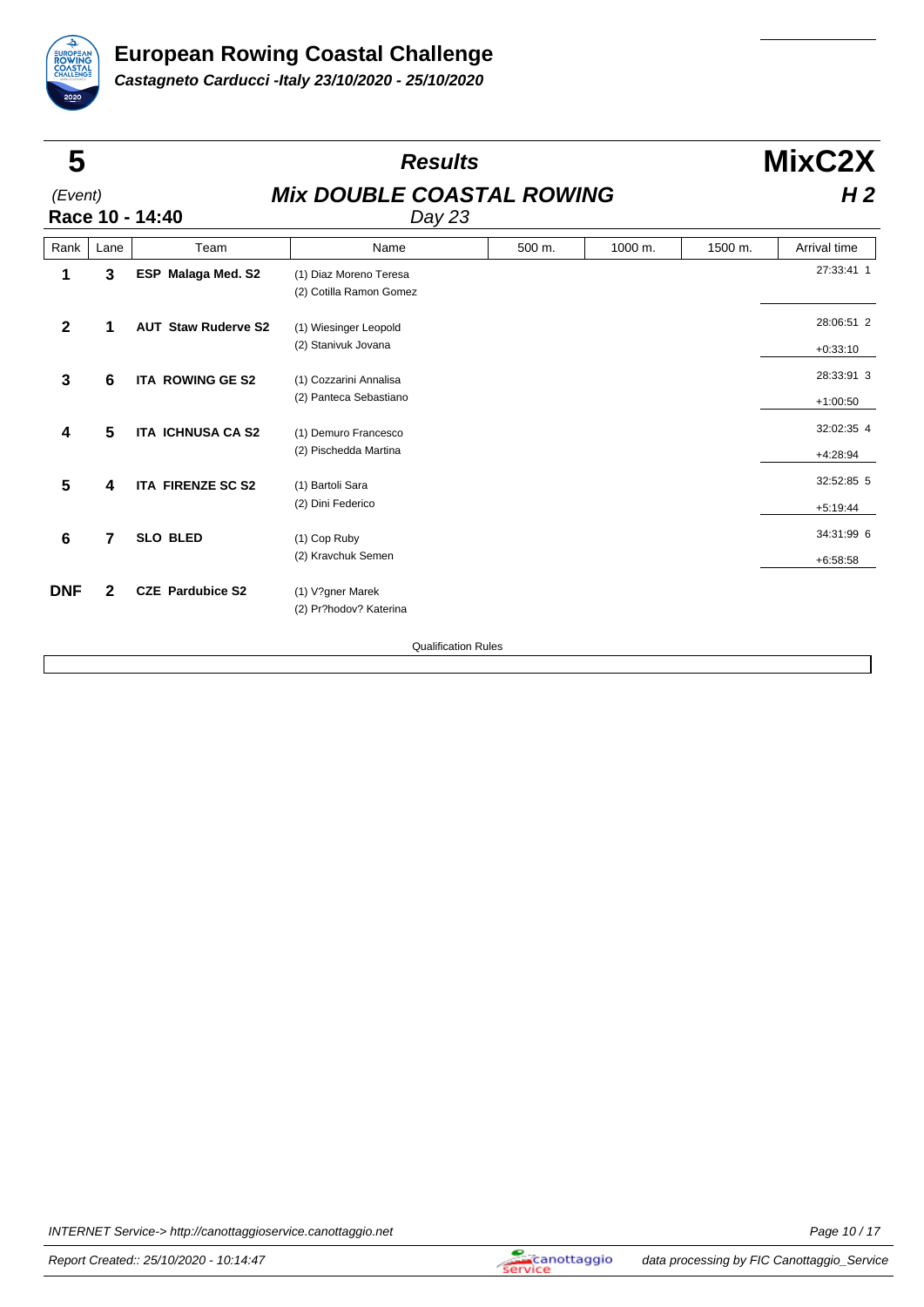

| Ω       |      |                 | <b>Results</b>                                 |        |                    |         |              |  |
|---------|------|-----------------|------------------------------------------------|--------|--------------------|---------|--------------|--|
| (Event) |      | Race 11 - 10:00 | <b>Women's SINGLE COASTAL ROWING</b><br>Day 25 |        |                    |         | FA           |  |
| Rank    | Lane | Team            | Name                                           | 500 m. | $1000 \text{ m}$ . | 1500 m. | Arrival time |  |

INTERNET Service-> http://canottaggioservice.canottaggio.net **Page 11/17** Page 11/17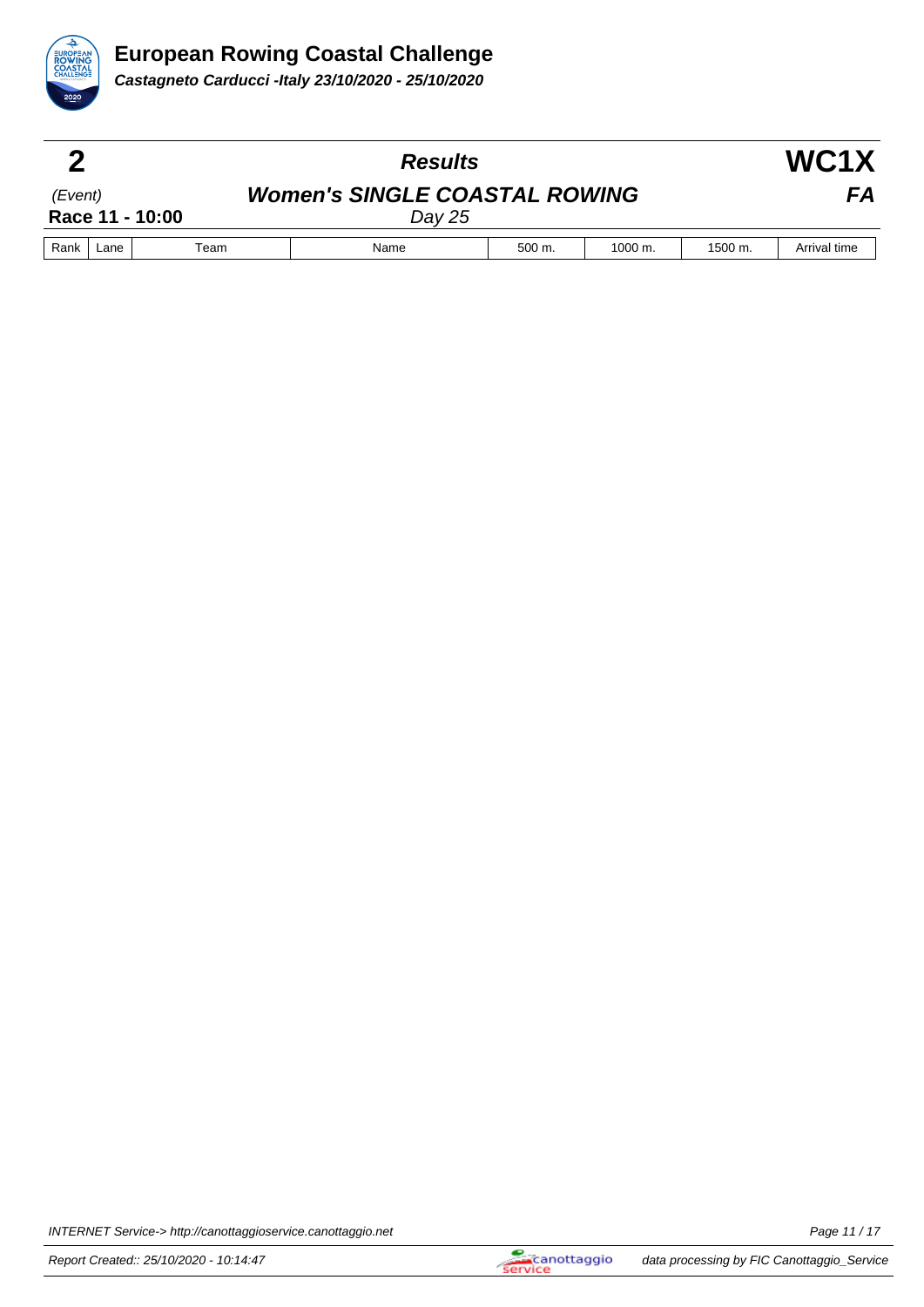

| €       |      |                 | <b>Results</b><br><b>Men's DOUBLE COASTAL ROWING</b><br>Day 25 |        |                      |         | MC <sub>2</sub> X |
|---------|------|-----------------|----------------------------------------------------------------|--------|----------------------|---------|-------------------|
| (Event) |      | Race 12 - 10:30 |                                                                |        |                      |         | FА                |
| Rank    | Lane | Team            | Name                                                           | 500 m. | $1000 \; \text{m}$ . | 1500 m. | Arrival time      |

INTERNET Service-> http://canottaggioservice.canottaggio.net Page 12 / 17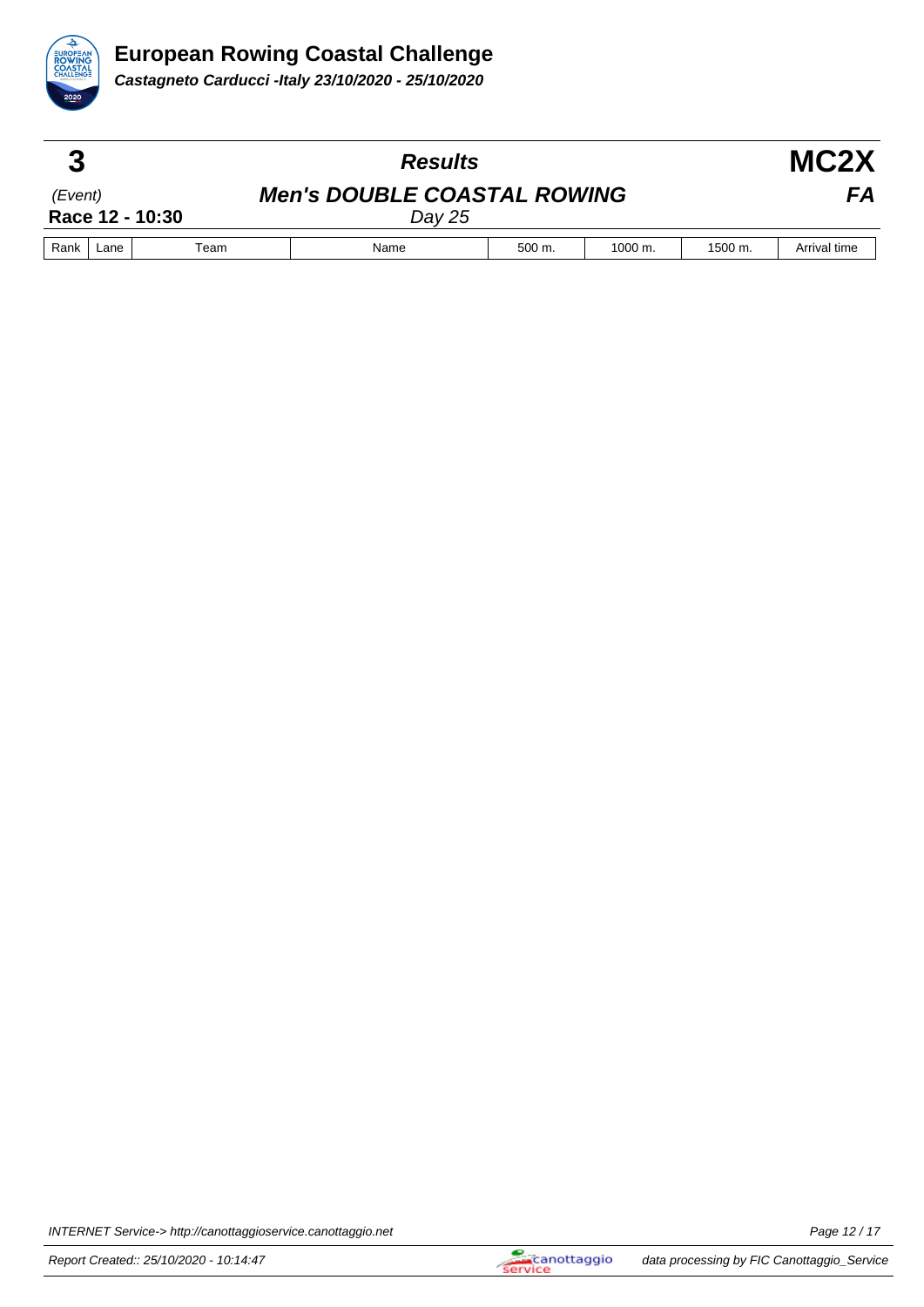

|         |      |                 | <b>Results</b>                                    |        |              |         |              |
|---------|------|-----------------|---------------------------------------------------|--------|--------------|---------|--------------|
| (Event) |      | Race 13 - 11:00 | <b>Women's QUADRUPLE COASTAL ROWING</b><br>Day 25 |        |              |         | FА           |
| Rank    | Lane | Team            | Name                                              | 500 m. | $1000 \; m.$ | 1500 m. | Arrival time |

INTERNET Service-> http://canottaggioservice.canottaggio.net **Page 13/17** Page 13/17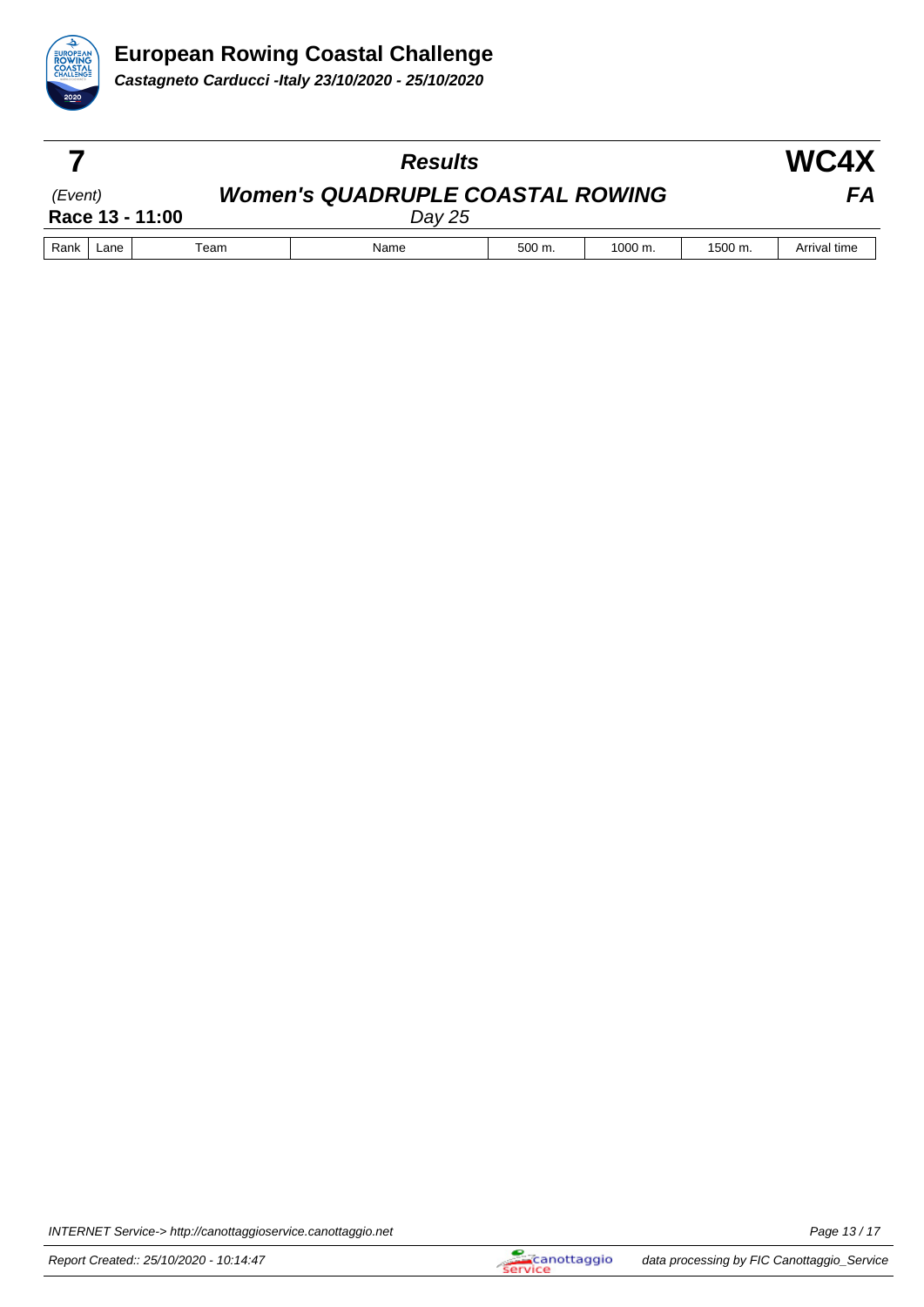

|         |      |                 | <b>Results</b>                                 |        |                      |         | WC2X         |  |
|---------|------|-----------------|------------------------------------------------|--------|----------------------|---------|--------------|--|
| (Event) |      | Race 14 - 12:10 | <b>Women's DOUBLE COASTAL ROWING</b><br>Day 25 |        |                      |         | FA           |  |
| Rank    | Lane | Team            | Name                                           | 500 m. | $1000 \; \text{m}$ . | 1500 m. | Arrival time |  |

INTERNET Service-> http://canottaggioservice.canottaggio.net example of the example of the Page 14 / 17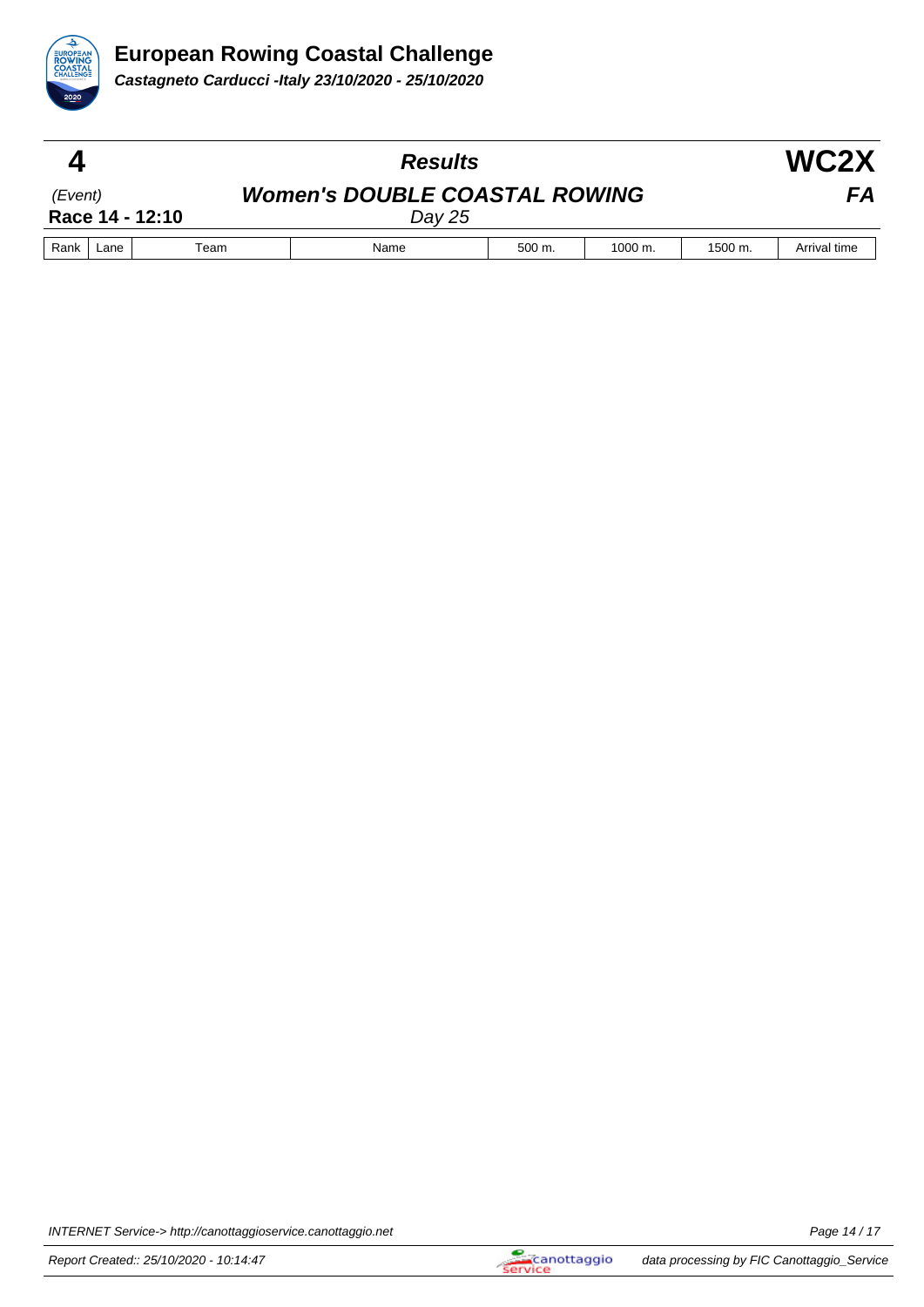

|         |      |                 | <b>Results</b>                               |        |                      |              | MC <sub>1</sub> X |  |
|---------|------|-----------------|----------------------------------------------|--------|----------------------|--------------|-------------------|--|
| (Event) |      | Race 15 - 12:40 | <b>Men's SINGLE COASTAL ROWING</b><br>Day 25 |        |                      | FA           |                   |  |
| Rank    | Lane | Team            | Name                                         | 500 m. | $1000 \; \text{m}$ . | $1500 \; m.$ | Arrival time      |  |

INTERNET Service-> http://canottaggioservice.canottaggio.net **Page 15/17** Page 15/17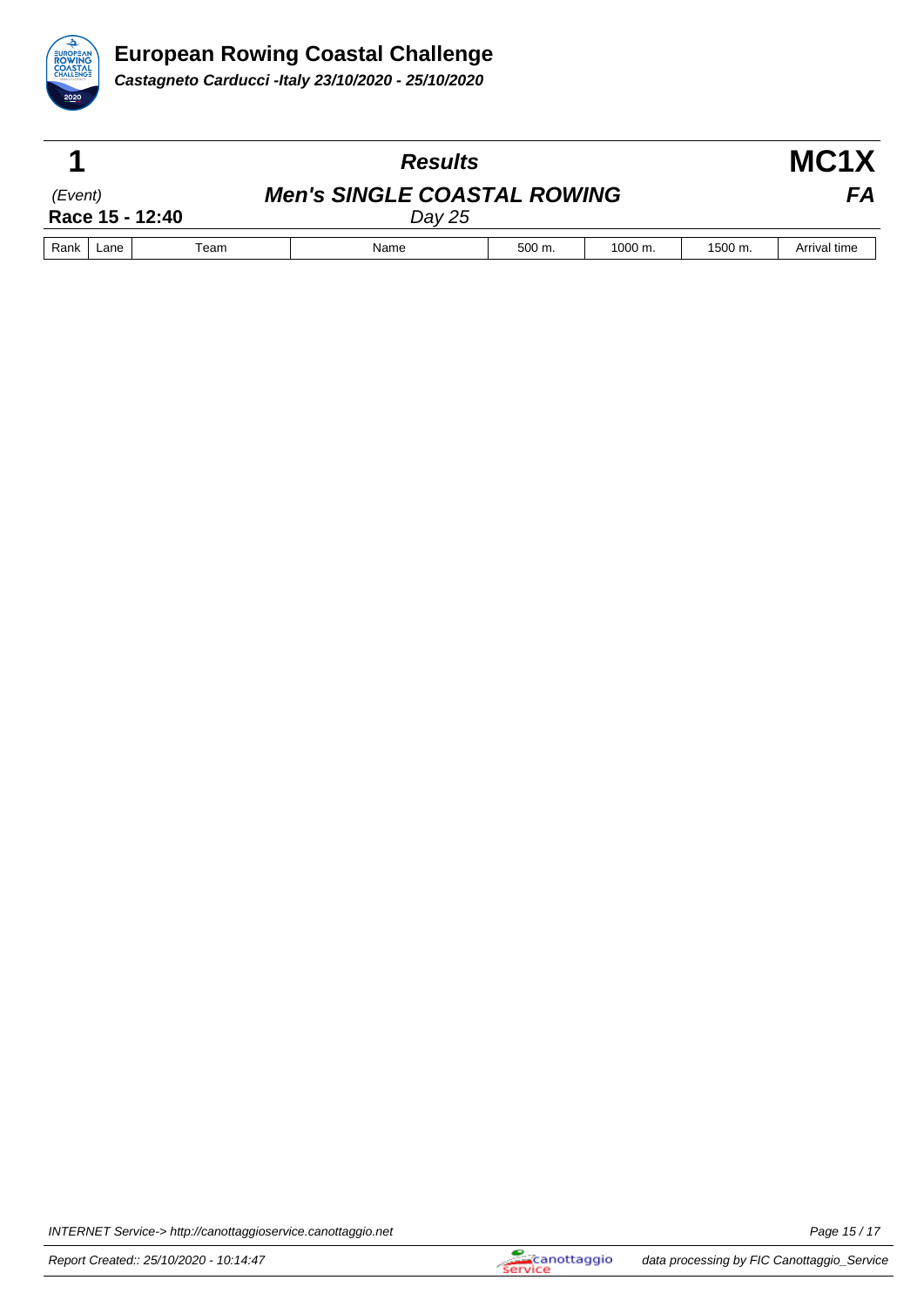

|         |      |                 | <b>Results</b>                                  |             |                    |         | MC4X         |  |
|---------|------|-----------------|-------------------------------------------------|-------------|--------------------|---------|--------------|--|
| (Event) |      | Race 16 - 13:10 | <b>Men's QUADRUPLE COASTAL ROWING</b><br>Day 25 |             |                    |         | FА           |  |
| Rank    | Lane | Team            | Name                                            | $500 \; m.$ | $1000 \text{ m}$ . | 1500 m. | Arrival time |  |

INTERNET Service-> http://canottaggioservice.canottaggio.net **Page 16/17** Page 16 / 17